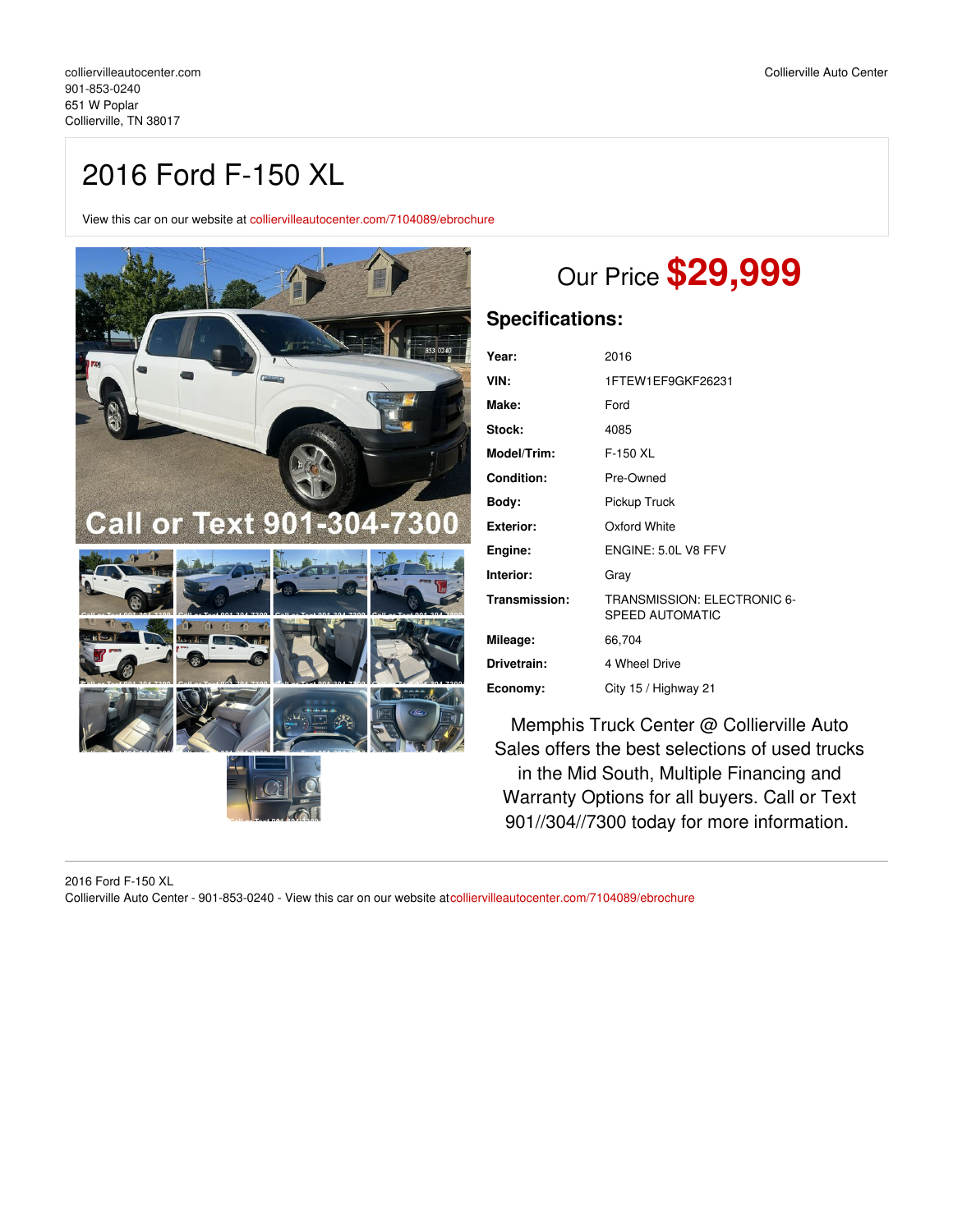



#### 2016 Ford F-150 XL

Collierville Auto Center - 901-853-0240 - View this car on our website at[colliervilleautocenter.com/7104089/ebrochure](https://colliervilleautocenter.com/vehicle/7104089/2016-ford-f-150-xl-collierville-tn-38017/7104089/ebrochure)

## **Installed Options**

#### **Interior**

- 3 12V DC Power Outlets
- 4-Way Driver Seat -inc: Manual Recline and Fore/Aft Movement
- 4-Way Passenger Seat -inc: Manual Recline and Fore/Aft Movement
- 60-40 Folding Split-Bench Front Facing Fold-Up Cushion Rear Seat Air Filtration
- Analog Appearance
- Cloth 40/20/40 Front Seat -inc: 2-way manual driver/passenger adjustment and armrest
- Compass- Day-Night Rearview Mirror- Fade-To-Off Interior Lighting
- Front Center Armrest- Front Cupholder- Full Cloth Headliner
- Full Vinyl/Rubber Floor Covering
- Gauges -inc: Speedometer, Odometer, Voltmeter, Oil Pressure, Engine Coolant Temp, Tachometer, Transmission Fluid Temp and Trip Odometer
- Glove Box- HVAC -inc: Underseat Ducts
- Instrument Panel Bin, Dashboard Storage, Driver / Passenger And Rear Door Bins
- Interior Trim -inc: Cabback Insulator and Chrome Interior Accents
- Manual 1st Row Windows
- Manual Adjustable Front Head Restraints and Manual Adjustable Rear Head Restraints
- Manual Air Conditioning- Manual Rear Windows
- Manual Tilt/Telescoping Steering Column- Outside Temp Gauge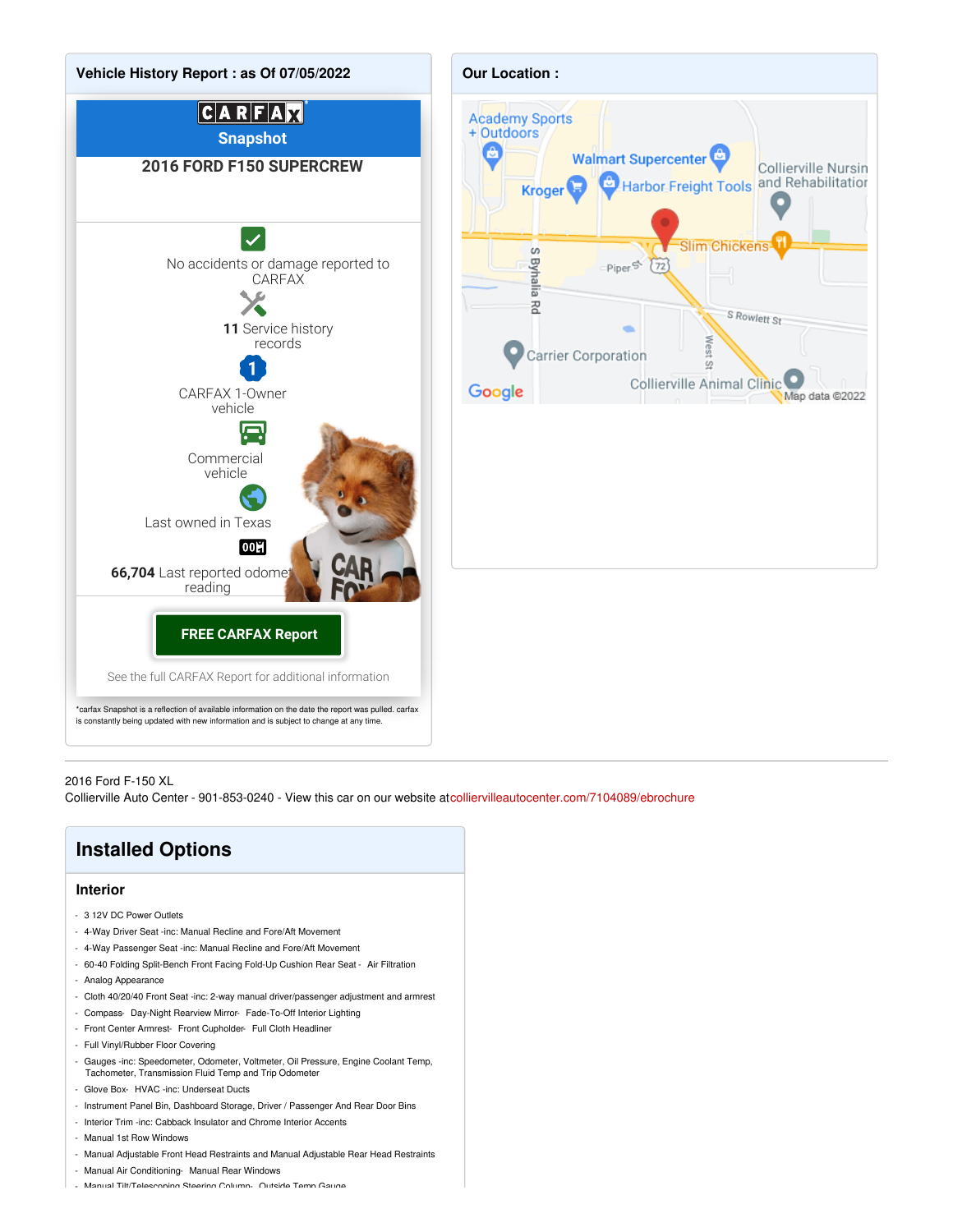- Manual Till Telescoping Steering Column- Outside Temp Gauge
- Passenger Visor Vanity Mirror- Pickup Cargo Box Lights- Rear Cupholder
- Securilock Anti-Theft Ignition (pats) Engine Immobilizer- Urethane Gear Shifter Material

#### **Exterior**

- Aluminum Panels
- Auto On/Off Aero-Composite Halogen Daytime Running Lights Preference Setting Headlamps w/Delay-Off
- Black Door Handles
- Black Front Bumper w/Black Rub Strip/Fascia Accent and 2 Tow Hooks Black Grille
- Black Manual Side Mirrors w/Convex Spotter and Manual Folding
- Black Rear Step Bumper- Black Side Windows Trim
- Cargo Lamp w/High Mount Stop Light- Clearcoat Paint- Fixed Rear Window
- Full-Size Spare Tire Stored Underbody w/Crankdown- Light Tinted Glass
- Manual Tailgate/Rear Door Lock- Regular Box Style- Steel Spare Wheel
- Tailgate Rear Cargo Access- Tires: P265/70R17 OWL A/T- Variable Intermittent Wipers
- Wheels: 17" Silver Steel

#### **Safety**

- 3 12V DC Power Outlets
- 4-Way Driver Seat -inc: Manual Recline and Fore/Aft Movement
- 4-Way Passenger Seat -inc: Manual Recline and Fore/Aft Movement
- 60-40 Folding Split-Bench Front Facing Fold-Up Cushion Rear Seat Air Filtration
- Analog Appearance
- Cloth 40/20/40 Front Seat -inc: 2-way manual driver/passenger adjustment and armrest
- Compass- Day-Night Rearview Mirror- Fade-To-Off Interior Lighting
- Front Center Armrest- Front Cupholder- Full Cloth Headliner
- Full Vinyl/Rubber Floor Covering
- Gauges -inc: Speedometer, Odometer, Voltmeter, Oil Pressure, Engine Coolant Temp, Tachometer, Transmission Fluid Temp and Trip Odometer
- Glove Box- HVAC -inc: Underseat Ducts
- Instrument Panel Bin, Dashboard Storage, Driver / Passenger And Rear Door Bins
- Interior Trim -inc: Cabback Insulator and Chrome Interior Accents
- Manual 1st Row Windows
- Manual Adjustable Front Head Restraints and Manual Adjustable Rear Head Restraints
- Manual Air Conditioning- Manual Rear Windows
- Manual Tilt/Telescoping Steering Column- Outside Temp Gauge
- Passenger Visor Vanity Mirror- Pickup Cargo Box Lights- Rear Cupholder
- Securilock Anti-Theft Ignition (pats) Engine Immobilizer- Urethane Gear Shifter Material

#### **Mechanical**

- 1590# Maximum Payload- 200 Amp Alternator- 23 Gal. Fuel Tank- 3.73 Axle Ratio
- 4-Wheel Disc Brakes w/4-Wheel ABS, Front And Rear Vented Discs, Brake Assist, Hill Hold Control and Electric Parking Brake
- 70-Amp/Hr 610CCA Maintenance-Free Battery w/Run Down Protection
- Auto Locking Hubs- Double Wishbone Front Suspension w/Coil Springs
- Electric Power-Assist Speed-Sensing Steering- Electronic Transfer Case
- Engine: 3.5L V6 Ti-VCT FFV- Front Anti-Roll Bar- GVWR: 6,350 lbs Payload Package
- HD Shock Absorbers- Leaf Rear Suspension w/Leaf Springs
- Part-Time Four-Wheel Drive- Single Stainless Steel Exhaust
- Towing Equipment -inc: Trailer Sway Control Trailer Wiring Harness
- Transmission: Electronic 6-Speed Automatic -inc: tow/haul mode

### **Option Packages**

### **Factory Installed Packages**

-

-

-

\$1,595 ENGINE: 5.0L V8 FFV -inc: 3.31 Axle Ratio, GVWR: 7,000 lbs Payload Package

#### TRANSMISSION: ELECTRONIC 6-SPEED AUTOMATIC c: tow/haul mode

OXFORD WHITE